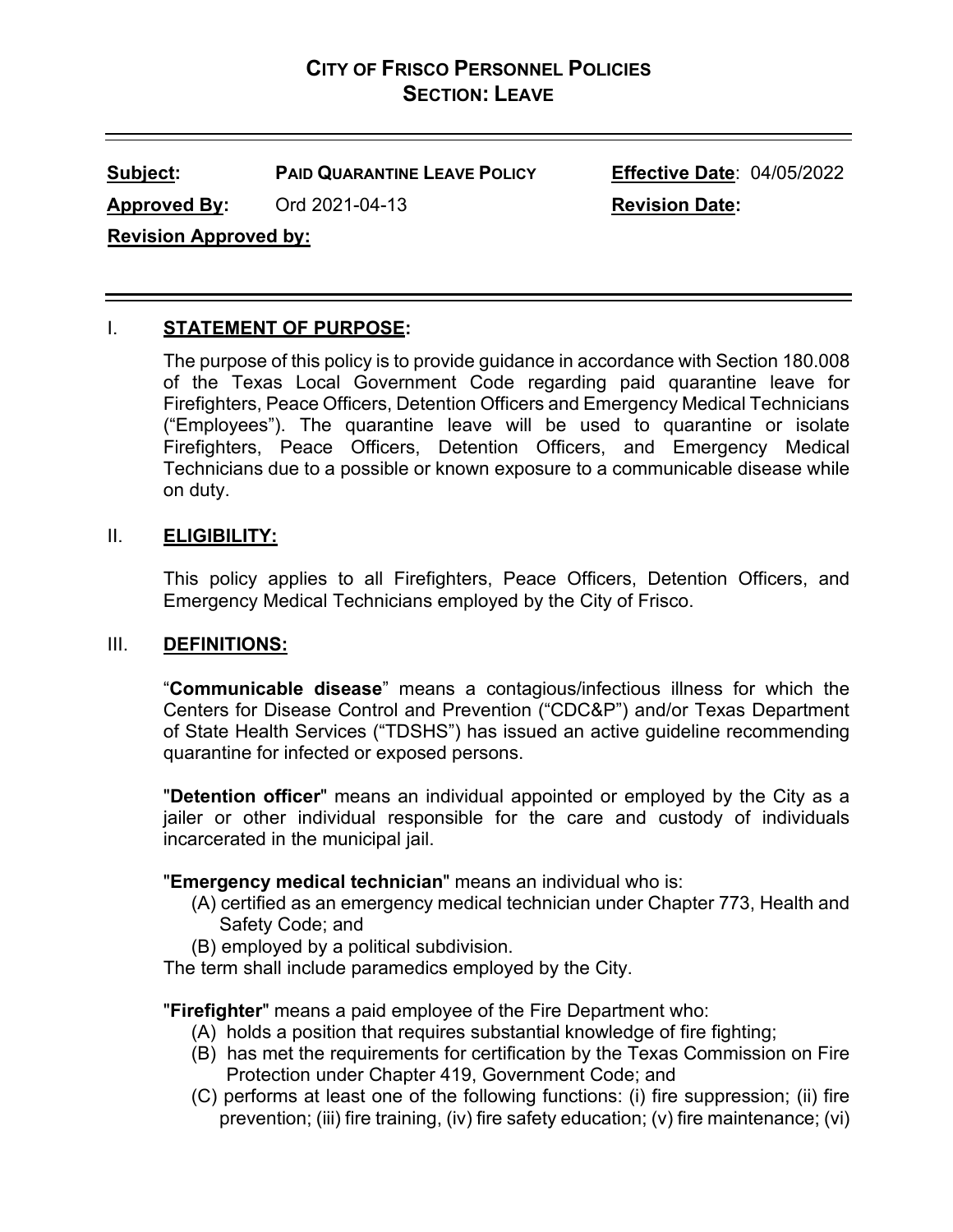fire communications; (vii) fire medical emergency technology; (viii) fire photography; (ix) fire administration; or (x) fire arson investigation.

"**Health authority**" means a physician appointed by the City to administer state and local laws relating to public health within the City's jurisdiction.

"**Peace officer**" means an individual described by Article 2.12, Code of Criminal Procedure, who is elected for, employed by, or appointed by the City and is licensed by the Texas Commission on Law Enforcement.

## IV. **USAGE**

The use of quarantine leave must be granted after a Firefighter, Peace Officer, Detention Officer, and Emergency Medical Technician has had a possible or known exposure to a communicable disease while on duty for which the health authority or authority designated by the City Manager has ordered quarantine or isolation, provided the employee cannot telework.

The City's health authority or authority designated by the City Manager will determine when a threat of a communicable disease is immediately present and may release orders for applicable workers to follow general quarantine protocols. When this occurs, department supervisors will allow for the use of quarantine leave based on the protocols of the health authority or authority designated by the City Manager for appropriately dealing with the disease and/or its prevention of community spread. Employees will be released from quarantine leave based on guidance from the local health authority or authority designated by the City Manager.

When applicable, employees who must be quarantined may be eligible for reimbursement for reasonable costs related to the quarantine, including lodging, medical, and transportation. Employees must receive appropriate approval prior to incurring quarantine expenses. Employees will be expected to provide detailed receipts for reimbursement in accordance with requirements of their department and the City's Finance department.

## V. **IMPACT ON BENEFITS AND OTHER LEAVE**

Applicable employees on paid quarantine leave will continue to be eligible for all employment benefits and compensation, including continuing their leave accrual, pension benefits and eligibility for health benefit plan benefits for the duration of the leave. While on quarantine leave, the City will not reduce a Firefighter's, Peace Officer's, Detention Officer's, or Emergency Medical Technician's sick leave balance, vacation leave balance, holiday leave balance or other paid leave balances in connection with paid quarantine leave taken in accordance with this policy.